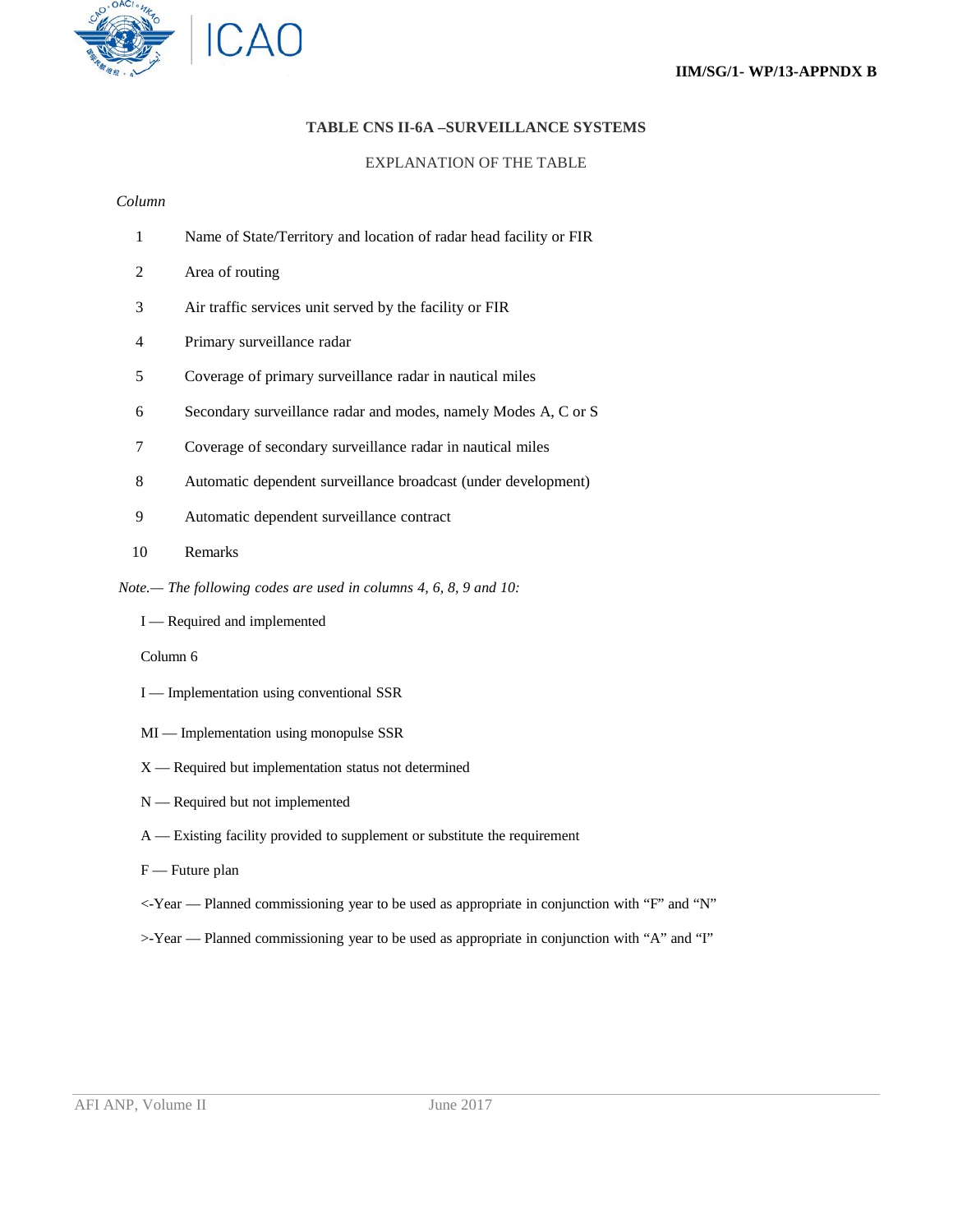

| State/Territory and Location<br>État/Territoire et<br>Emplacement<br>Estado/Territorio y Ubicación | AR | ATS unit served<br>Organisme ATS desservi<br>Unidad ATS servida | PSR | Coverage<br>Couverture<br>Cobertura<br>(NM) | <b>SSR</b><br>Modes<br>Modos<br>(A, C)<br>or/ou/o $S$ ) | Coverage<br>Couverture<br>Cobertura<br>(NM) | $ADS-B$ | $ADS-C$  | Remarks<br>Remarques<br>Observaciones |
|----------------------------------------------------------------------------------------------------|----|-----------------------------------------------------------------|-----|---------------------------------------------|---------------------------------------------------------|---------------------------------------------|---------|----------|---------------------------------------|
|                                                                                                    |    |                                                                 |     |                                             |                                                         |                                             | 8       | $\Omega$ | 10                                    |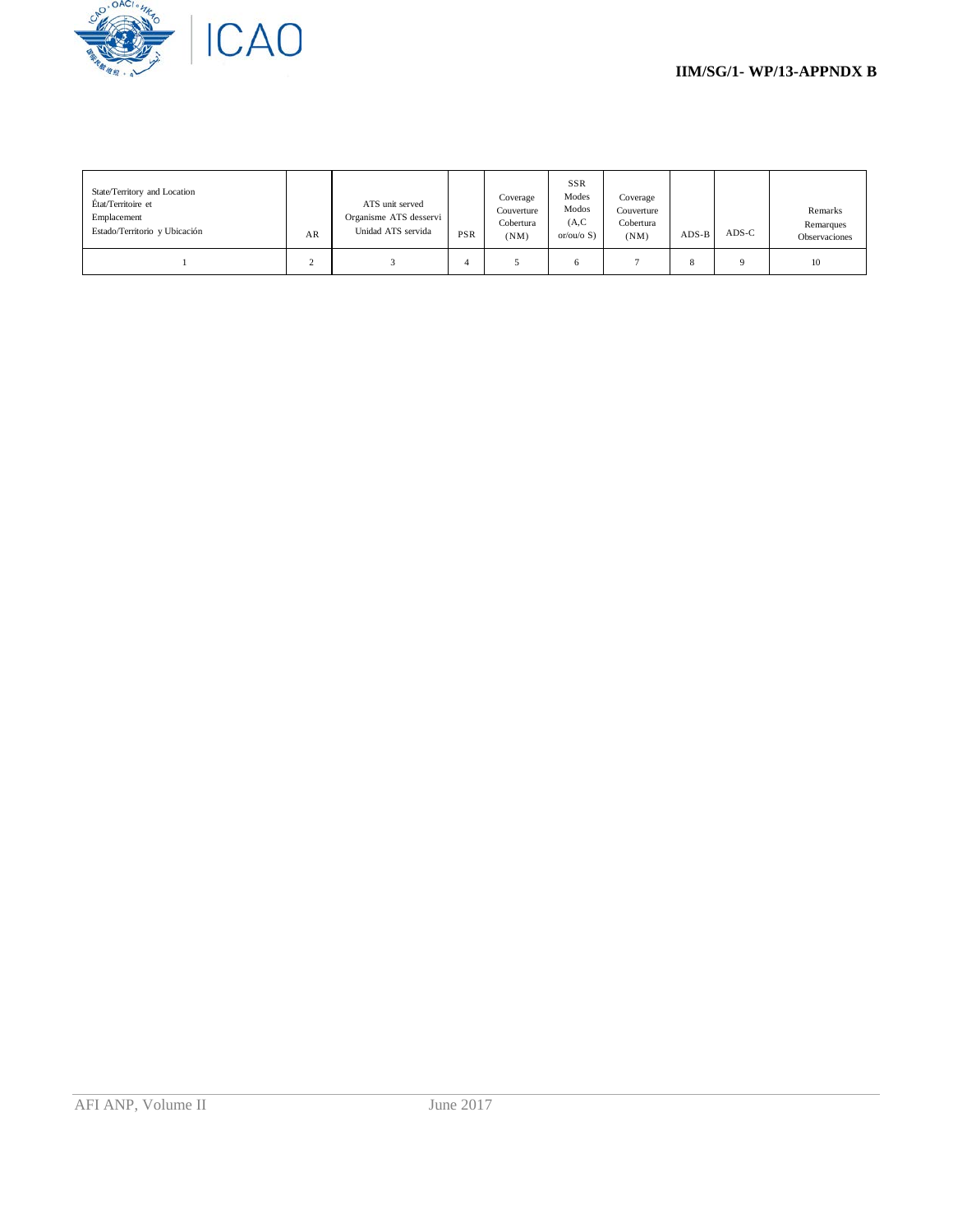

## **IIM/SG/1- WP/13-APPNDX B**

| <b>ALGERIA</b>                                                 | AR-4        |                 |             |      |                |                   |
|----------------------------------------------------------------|-------------|-----------------|-------------|------|----------------|-------------------|
| Alger                                                          | $AR-7$      | Alger ACC       | $F < -2003$ |      | $F < -2003$    | MSSR planned      |
| Annaba                                                         |             | Alger ACC       | $F < -2003$ |      |                |                   |
| El Bayad                                                       |             | Alger ACC       | $F < -2003$ |      |                |                   |
| El Oued                                                        |             | Alger ACC       | $F < -2003$ |      |                |                   |
| Oran                                                           |             | Alger ACC       | $F < -2003$ |      |                |                   |
| ANGOLA                                                         | AR-2        |                 |             |      |                |                   |
| Luanda                                                         | AR-4        | Luanda ACC      | $F < -2003$ |      | N              | MSSR planned      |
|                                                                | AR-8        |                 |             |      |                |                   |
| <b>BOTSWANA</b>                                                | AR-4        |                 |             |      |                |                   |
| Gaborone                                                       | AR-8        | Gaborone ACC    |             |      | N <sub>1</sub> |                   |
| CANARY ISLANDS (Spain)                                         | $AR-1$      |                 |             |      | N              | 5 radars on       |
| Gran Canaria                                                   | AR-6        | Canarias ACC    | I(A/C)      | 200  |                | multi-radar       |
| Lanzarote                                                      |             | Canarias ACC    | I(A/C)      |      | N              |                   |
| Las Palmas                                                     |             |                 |             | 220  |                | system            |
|                                                                |             | Canarias ACC    | I(A/C)      | 150  |                |                   |
| La Palma                                                       |             | Canarias ACC    | I(A/C)      | 170  |                |                   |
| Tenerife                                                       |             | Canarias ACC    | I(A/C)      | 120  | $F < -2004$    | Between 005/-210/ |
| <b>CAPE VERDE</b>                                              | $AR-1$      |                 |             |      |                |                   |
| Sal                                                            |             | Sal ACC         |             |      | $N < -2002$    |                   |
| CHAD                                                           | $AR-4$      |                 |             |      |                |                   |
| N'Djamena                                                      | AR-9        | N'Djamena ACC   | N < 2002    |      | $F < -2003$    |                   |
| CONGO                                                          | $AR-4$      |                 |             |      |                |                   |
| Brazzaville                                                    | AR-5        | Brazzaville ACC |             |      | N              |                   |
|                                                                |             |                 |             |      |                |                   |
| <b>COTE D'IVOIRE</b>                                           | AR-5        |                 |             |      |                |                   |
| Abidjan                                                        |             | Abidjan ACC     |             |      | N I            |                   |
| DEMOCRATIC REP. OF THE CONGO                                   | AR-4        |                 |             |      |                |                   |
| Kinshasa                                                       |             | Kinshasa ACC    |             |      |                |                   |
| <b>EGYPT</b>                                                   | $AR-3$      |                 |             |      |                |                   |
| Cairo<br>300715N 312354E<br>300621N 312439E<br>300621N 312439E | <b>AR-7</b> | Cairo ACC       | MI(A/C)     | 250  |                |                   |
| Hurghada 270319N 335025E                                       | $AR-3$      | Cairo ACC       | MI(A/C)     | 250  | N              |                   |
| Mersa Matruh 311810N 270831E                                   |             | Cairo ACC       | MI(A/C)     | 250  |                |                   |
| Aswan 235830N 324636E                                          |             | Cairo ACC       | MI(A/C)     | 250  |                |                   |
| Asyut 270332N 310108E                                          |             | Cairo ACC       | MI(A/C)     | 2550 |                |                   |
| <b>ERITREA</b>                                                 | $AR-3$      |                 |             |      |                |                   |
| Asmara                                                         | AR-9        | Asmara ACC      |             |      |                |                   |
|                                                                |             |                 |             |      |                |                   |

| State/Territory and Location<br>État/Territoire et<br>Emplacement<br>Estado/Territorio y Ubicación | AR | ATS unit served<br>Organisme ATS desservi<br>Unidad ATS servida | PSR | Coverage<br>Couverture<br>Cobertura<br>(NM) | <b>SSR</b><br>Modes<br>Modos<br>(A, C)<br>or/ou/o $S$ ) | Coverage<br>Couverture<br>Cobertura<br>(NM) | $ADS-B$ | $ADS-C$  | Remarks<br>Remarques<br>Observaciones |
|----------------------------------------------------------------------------------------------------|----|-----------------------------------------------------------------|-----|---------------------------------------------|---------------------------------------------------------|---------------------------------------------|---------|----------|---------------------------------------|
|                                                                                                    |    |                                                                 |     |                                             | 6                                                       |                                             |         | $\Omega$ | 10                                    |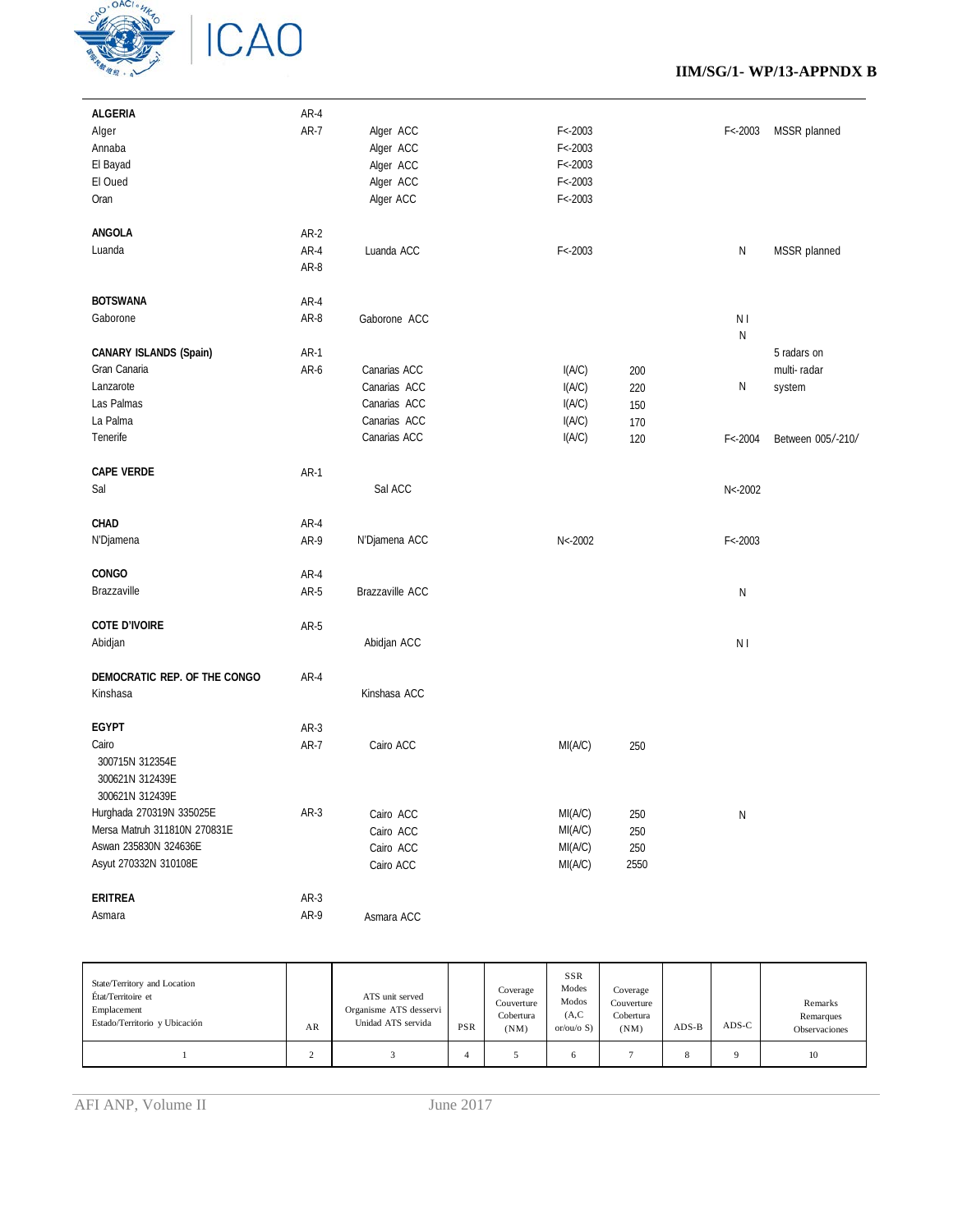

### **IIM/SG/1- WP/13-APPNDX B**

| <b>ETHIOPIA</b>                  | AR-3   |                  |          |     |             |
|----------------------------------|--------|------------------|----------|-----|-------------|
| Addis Ababa                      |        | Addis Ababa ACC  |          |     | $F < -2002$ |
|                                  |        |                  |          |     |             |
| <b>GHANA</b>                     | AR-5   |                  |          |     |             |
| Accra                            |        | Accra ACC        | I(A/C)   | 250 | N           |
| Tamale                           |        | Accra ACC        | I(A/C)   | 250 |             |
|                                  |        |                  |          |     |             |
| GUINEA/ LIBERIA/ SIERRA LEONE    | AR-5   |                  |          |     |             |
| Robertsfield                     |        | Roberts FIC/ACC  |          |     | N           |
|                                  |        |                  |          |     |             |
| <b>KENYA</b>                     | $AR-3$ |                  |          |     |             |
| Nairobi                          |        | Nairobi ACC      | I(A/C)   | 200 | N           |
|                                  |        |                  |          |     |             |
| LIBYAN ARAB JAMAHIRIYA           | $AR-3$ |                  |          |     |             |
| Tripoli                          | AR-4   | Tripoli ACC      |          |     | N           |
|                                  | AR-7   |                  |          |     |             |
|                                  |        |                  |          |     |             |
| MADAGASCAR                       | $AR-3$ |                  |          |     |             |
|                                  | AR-10  |                  |          |     |             |
| Antananarivo                     |        | Antananarivo ACC |          |     | $1 - 2001$  |
|                                  |        |                  |          |     |             |
| <b>MALAWI</b>                    | AR-8   |                  |          |     |             |
| Lilongwe                         |        | Lilongwe ACC     |          |     | N           |
|                                  |        |                  |          |     |             |
| <b>MAURITIUS</b>                 | $AR-3$ |                  |          |     |             |
| Mauritius                        | AR-10  | Mauritius ACC    |          |     |             |
|                                  |        |                  |          |     |             |
| <b>MOROCCO</b>                   | AR-1   |                  |          |     |             |
| Casablanca 332124.12N 073642.99W | AR-6   | Casablanca ACC   | MI(A/C)  | 250 | N           |
| Agadir 301908.96N 092440.75W     | AR-7   |                  |          |     |             |
| Ifrane 333151.87N 050926.95W     |        |                  |          |     |             |
| Safi 321904.94N 091444.078W      |        |                  |          |     |             |
|                                  |        |                  |          |     |             |
| <b>MOZAMBIQUE</b>                | AR-8   |                  |          |     |             |
| Beira                            |        | Beira ACC        |          |     | N           |
|                                  |        |                  |          |     |             |
| <b>NAMIBIA</b>                   |        |                  |          |     |             |
| Windhoek                         | $AR-4$ | Windhoek ACC     |          |     | N           |
|                                  | AR-8   |                  |          |     |             |
|                                  |        |                  |          |     |             |
| <b>NIGER</b>                     | AR-4   |                  |          |     |             |
| Niamey                           | AR-9   | Niamey ACC       |          |     | $F < -2004$ |
|                                  |        |                  |          |     |             |
| <b>NIGERIA</b>                   | $AR-4$ |                  |          |     |             |
| Kano                             | AR-9   | Kano ACC         | F(AC)    | 250 | $F < -2005$ |
| Lagos                            | $AR-5$ | Lagos ACC        | F < 2003 | 250 | $F < -2005$ |
|                                  |        |                  |          |     |             |
| SENEGAL                          | $AR-1$ |                  |          |     |             |
| Dakar                            | AR-9   |                  |          |     |             |
|                                  |        | Dakar ACC        |          |     |             |